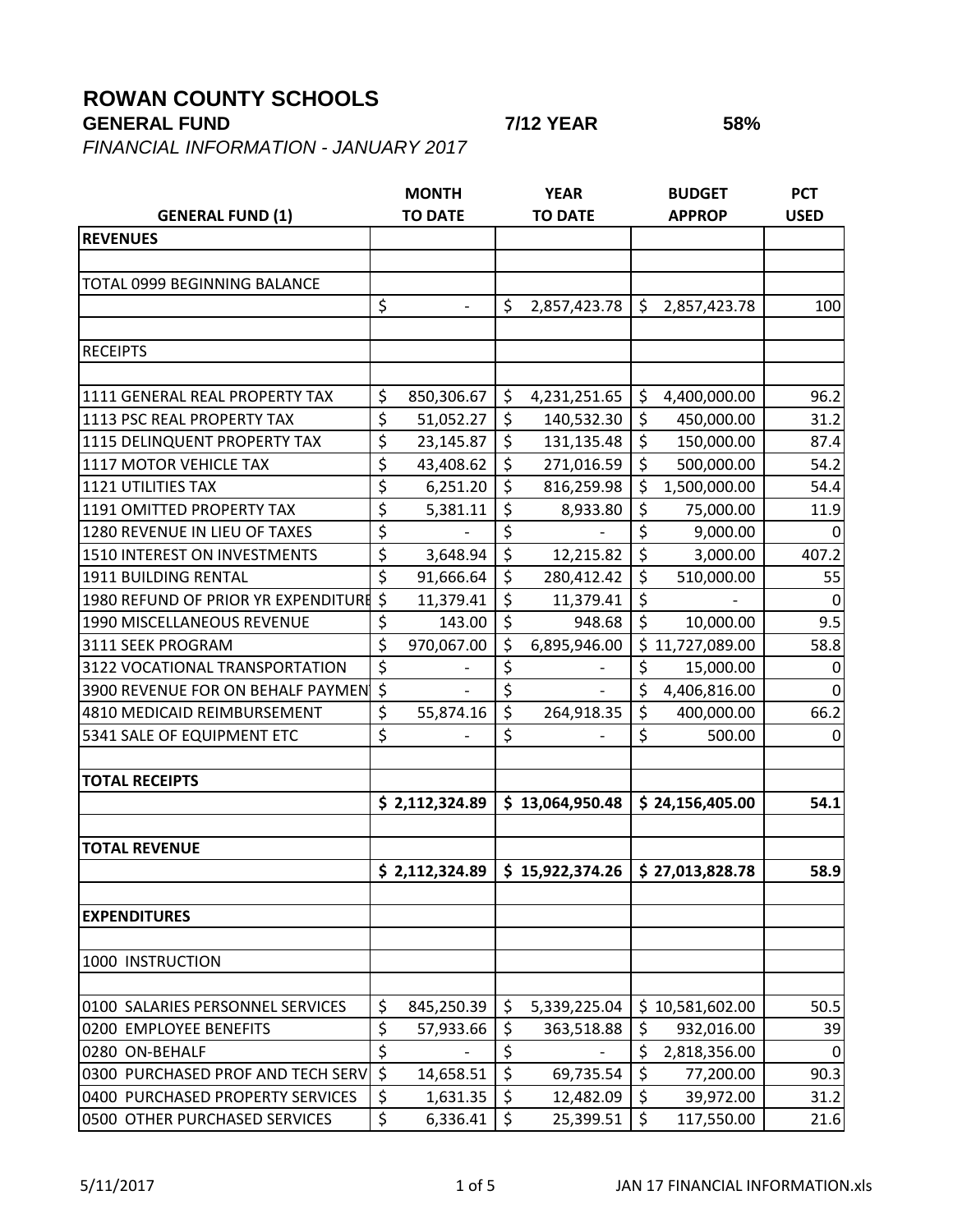| 0600 SUPPLIES                                                      | \$                     | 28,081.25      | $\ddot{\mathsf{S}}$    | $168, 161.98$   \$ |                         | 332,821.40           | 50.5          |
|--------------------------------------------------------------------|------------------------|----------------|------------------------|--------------------|-------------------------|----------------------|---------------|
|                                                                    |                        | <b>MONTH</b>   |                        | <b>YEAR</b>        |                         | <b>BUDGET</b>        | <b>PCT</b>    |
| <b>GENERAL FUND (1)</b>                                            |                        | <b>TO DATE</b> |                        | <b>TO DATE</b>     |                         | <b>APPROP</b>        | <b>USED</b>   |
| 0700 PROPERTY                                                      | \$                     | 1,724.90       | \$                     | 236,035.46         | $\zeta$                 | 267,380.00           | 88.3          |
| 0800 DEBT SERVICE AND MISCELLANEOU                                 | $\mathsf{S}$           |                | \$                     | 425.61             | \$                      | 7,000.00             | 6.1           |
|                                                                    |                        |                |                        |                    |                         |                      |               |
| TOTAL 1000 INSTRUCTION                                             |                        |                |                        |                    |                         |                      |               |
|                                                                    | \$                     | 955,616.47     | \$                     | 6,214,984.11       |                         | \$15,173,897.40      | 41            |
|                                                                    |                        |                |                        |                    |                         |                      |               |
| 2100 STUDENT SUPPORT SERVICES                                      |                        |                |                        |                    |                         |                      |               |
|                                                                    |                        |                |                        |                    |                         |                      |               |
| 0100 SALARIES PERSONNEL SERVICES                                   | \$                     | 60,999.41      | \$                     | 388,548.49         | \$                      | 737,496.00           | 52.7          |
| 0200 EMPLOYEE BENEFITS                                             | \$                     | 7,456.71       | \$                     | 46,037.95          | \$                      | 86,334.00            | 53.3          |
| 0280 ON-BEHALF                                                     | \$<br>$\overline{\xi}$ |                | \$<br>\$               |                    | \$<br>\$                | 108,726.00           | $\mathbf{0}$  |
| 0300 PURCHASED PROF AND TECH SERV<br>0500 OTHER PURCHASED SERVICES | \$                     |                | \$                     | 300.00<br>2,938.98 | \$                      | 1,400.00<br>2,200.00 | 21.4<br>133.6 |
| 0600 SUPPLIES                                                      | \$                     | 1,568.13       | \$                     | 12,637.52          | \$                      | 20,600.00            | 61.4          |
|                                                                    |                        |                |                        |                    |                         |                      |               |
| TOTAL 2100 STUDENT SUPPORT SERVICES                                |                        |                |                        |                    |                         |                      |               |
|                                                                    | $\zeta$                | 70,024.25      | \$                     | 450,462.94         | \$                      | 956,756.00           | 47.1          |
|                                                                    |                        |                |                        |                    |                         |                      |               |
| 2200 INSTRUCTIONAL STAFF SUPP SERV                                 |                        |                |                        |                    |                         |                      |               |
|                                                                    |                        |                |                        |                    |                         |                      |               |
| 0100 SALARIES PERSONNEL SERVICES                                   | \$                     | 21,457.98      | \$                     | 137,133.33         | $\zeta$                 | 286,702.00           | 47.8          |
| 0200 EMPLOYEE BENEFITS                                             | \$                     | 1,340.42       | \$                     | 8,175.58           | \$                      | 15,778.00            | 51.8          |
| 0280 ON-BEHALF                                                     | \$                     |                | \$                     |                    | \$                      | 87,105.00            | $\Omega$      |
| 0500 OTHER PURCHASED SERVICES                                      | \$                     |                | $\overline{\xi}$       | 255.00             | $\overline{\mathsf{S}}$ | 200.00               | 127.5         |
| 0600 SUPPLIES                                                      | \$                     | 1,061.39       | \$                     | 11,858.97          | \$                      | 24,244.00            | 48.9          |
| 0700 PROPERTY                                                      | \$                     |                | $\overline{\xi}$       | 791.60             | \$                      | 950.00               | 83.3          |
|                                                                    |                        |                |                        |                    |                         |                      |               |
| TOTAL 2200 INSTRUCTIONAL STAFF SUPP SERV                           |                        |                |                        |                    |                         |                      |               |
|                                                                    | \$                     | 23,859.79      | \$                     | 158,214.48         | \$                      | 414,979.00           | 38.1          |
|                                                                    |                        |                |                        |                    |                         |                      |               |
| 2300 DISTRICT ADMIN SUPPORT                                        |                        |                |                        |                    |                         |                      |               |
| 0100 SALARIES PERSONNEL SERVICES                                   | \$                     | 16,190.50      | \$                     | 120,992.88         | \$                      | 202,701.00           | 59.7          |
| 0200 EMPLOYEE BENEFITS                                             | \$                     | 2,953.42       | \$                     | 42,038.77          | \$                      | 180,114.00           | 23.3          |
| 0280 ON-BEHALF                                                     | \$                     |                | $\overline{\varsigma}$ |                    | \$                      | 204,875.00           | $\Omega$      |
| 0300 PURCHASED PROF AND TECH SERV                                  | $\overline{\xi}$       | 36,605.90      | $\overline{\xi}$       | 251,161.05         | \$                      | 258,100.00           | 97.3          |
| 0400 PURCHASED PROPERTY SERVICES                                   | \$                     | 1,160.34       | \$                     | 8,122.38           | \$                      | 14,500.00            | 56            |
| 0500 OTHER PURCHASED SERVICES                                      | \$                     | 1,224.97       | $\overline{\varsigma}$ | 11,253.24          | \$                      | 110,918.00           | 10.2          |
| 0600 SUPPLIES                                                      | \$                     | 249.00         | \$                     | 630.86             | \$                      | 5,500.00             | 11.5          |
| 0700 PROPERTY                                                      | \$                     |                | \$                     | 318.00             | \$                      | 6,000.00             | 5.3           |
|                                                                    |                        |                |                        |                    |                         |                      |               |
| TOTAL 2300 DISTRICT ADMIN SUPPORT                                  |                        |                |                        |                    |                         |                      |               |
|                                                                    | \$                     | 58,384.13      | \$                     | 434,517.18         | $\zeta$                 | 982,708.00           | 44.2          |
|                                                                    |                        |                |                        |                    |                         |                      |               |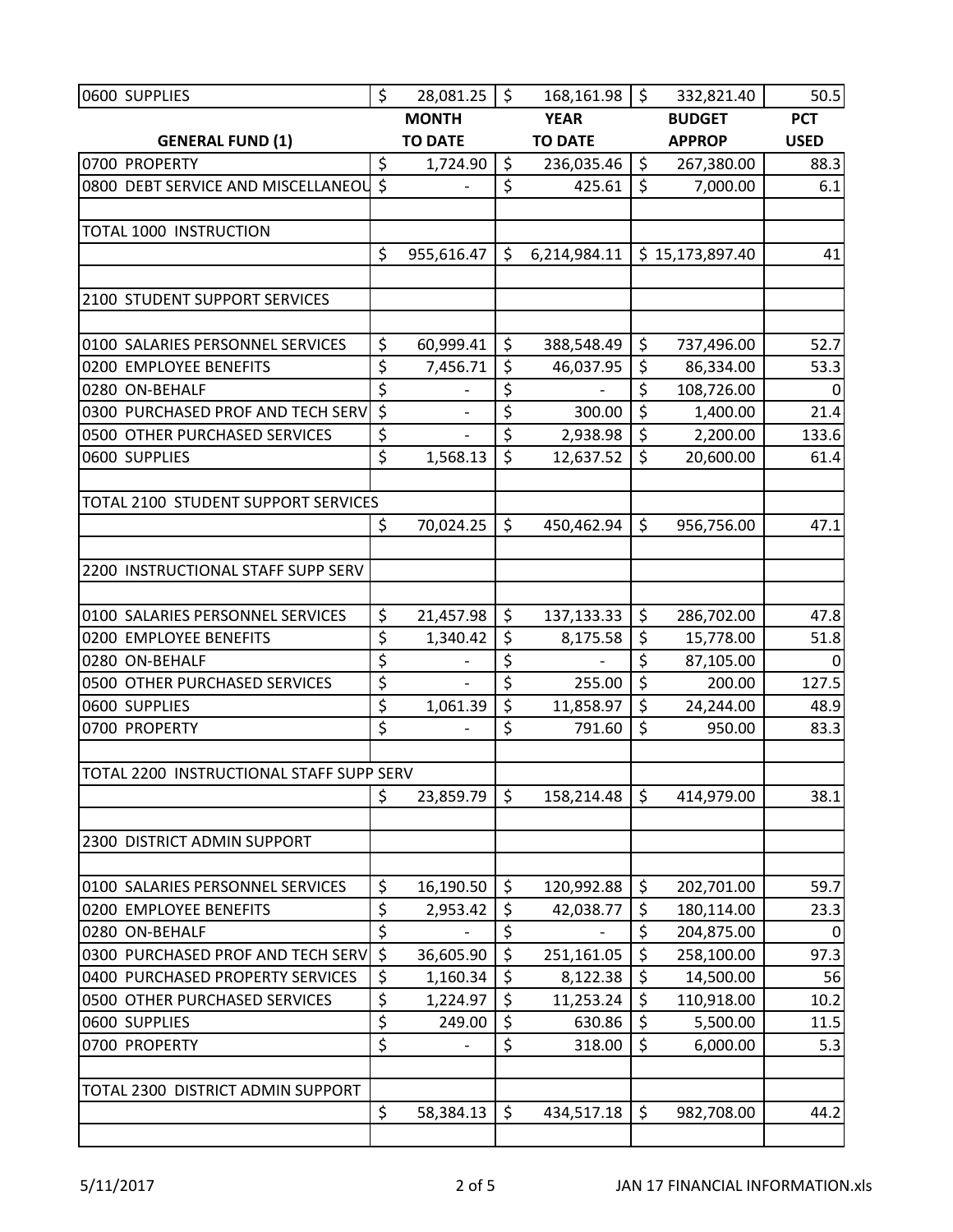| 2400 SCHOOL ADMIN SUPPORT                   |                        |                |                                 |                |                    |             |
|---------------------------------------------|------------------------|----------------|---------------------------------|----------------|--------------------|-------------|
|                                             |                        | <b>MONTH</b>   |                                 | <b>YEAR</b>    | <b>BUDGET</b>      | <b>PCT</b>  |
| <b>GENERAL FUND (1)</b>                     |                        | <b>TO DATE</b> |                                 | <b>TO DATE</b> | <b>APPROP</b>      | <b>USED</b> |
| 0100 SALARIES PERSONNEL SERVICES            | \$                     | 68,821.10      | $\zeta$                         | 470,693.81     | \$<br>819,037.00   | 57.5        |
| 0200 EMPLOYEE BENEFITS                      | \$                     | 5,869.04       | $\overline{\xi}$                | 37,974.70      | \$<br>74,757.00    | 50.8        |
| 0280 ON-BEHALF                              | \$                     |                | \$                              |                | \$<br>214,659.00   | 0           |
| 0300 PURCHASED PROF AND TECH SERV           | $\overline{\xi}$       |                | $\overline{\boldsymbol{\zeta}}$ | 761.18         | \$<br>20,500.00    | 3.7         |
| 0400 PURCHASED PROPERTY SERVICES            | \$                     | 2,954.55       | \$                              | 32,778.45      | \$<br>40,000.00    | 82          |
| 0500 OTHER PURCHASED SERVICES               | \$                     | 97.32          | \$                              | 1,781.15       | \$<br>8,043.00     | 22.2        |
| 0600 SUPPLIES                               | \$                     | 5,651.32       | \$                              | 43,460.91      | \$<br>74,763.00    | 58.1        |
| 0700 PROPERTY                               | \$                     | 974.07         | $\zeta$                         | 5,128.65       | \$<br>4,500.00     | 114         |
| 0840 CONTINGENCY                            | \$                     |                | \$                              |                | \$<br>1,650.00     | 0           |
| TOTAL 2400 SCHOOL ADMIN SUPPORT             |                        |                |                                 |                |                    |             |
|                                             | \$                     | 84,367.40      | \$                              | 592,578.85     | \$<br>1,257,909.00 | 47.1        |
| 2500 BUSINESS SUPPORT SERVICES              |                        |                |                                 |                |                    |             |
|                                             |                        |                |                                 |                |                    |             |
| 0100 SALARIES PERSONNEL SERVICES            | \$                     | 12,313.82      | \$                              | 86,196.74      | \$<br>147,750.00   | 58.3        |
| 0200 EMPLOYEE BENEFITS                      | \$                     | 2,180.62       | \$                              | 15,037.07      | \$<br>25,210.00    | 59.7        |
| 0280 ON-BEHALF                              | \$                     |                | \$                              |                | \$<br>34,028.00    | $\Omega$    |
|                                             |                        |                |                                 |                |                    |             |
| TOTAL 2500 BUSINESS SUPPORT SERVICES        |                        |                |                                 |                |                    |             |
|                                             | \$                     | 14,494.44      | \$                              | 101,233.81     | \$<br>206,988.00   | 48.9        |
| 2600 PLANT OPERATIONS AND MAINTENANCE       |                        |                |                                 |                |                    |             |
|                                             |                        |                |                                 |                |                    |             |
| 0100 SALARIES PERSONNEL SERVICES            | \$                     | 82,549.46      | $\zeta$                         | 478,615.41     | \$<br>927,003.00   | 51.6        |
| 0200 EMPLOYEE BENEFITS                      | \$                     | 18,841.21      | \$                              | 116,354.39     | \$<br>161,971.00   | 71.8        |
| 0280 ON-BEHALF                              | $\overline{\varsigma}$ |                | $\overline{\xi}$                |                | \$<br>488,691.00   | $\mathbf 0$ |
| 0300 PURCHASED PROF AND TECH SERV \$        |                        | 29,030.38      | $\overline{\xi}$                | 264,261.86     | \$<br>316,000.00   | 83.6        |
| 0400 PURCHASED PROPERTY SERVICES            | \$                     | 11,468.52      | \$                              | 62,678.37      | \$<br>133,600.00   | 46.9        |
| 0500 OTHER PURCHASED SERVICES               | \$                     | 5,650.12       | \$                              | 89,677.46      | \$<br>59,500.00    | 150.7       |
| 0600 SUPPLIES                               | \$                     | 98,123.56      | \$                              | 498,305.55     | \$<br>1,028,500.00 | 48.5        |
| 0700 PROPERTY                               | \$                     | 249.99         | \$                              | 249.99         | \$<br>11,500.00    | 2.2         |
| 0800 DEBT SERVICE AND MISCELLANEOL          | $\zeta$                |                | \$                              |                | \$<br>3,000.00     | 0           |
|                                             |                        |                |                                 |                |                    |             |
| TOTAL 2600 PLANT OPERATIONS AND MAINTENANCE |                        |                |                                 |                |                    |             |
|                                             | \$                     | 245,913.24     | \$                              | 1,510,143.03   | \$<br>3,129,765.00 | 48.3        |
| 2700 STUDENT TRANSPORTATION                 |                        |                |                                 |                |                    |             |
|                                             |                        |                |                                 |                |                    |             |
| 0100 SALARIES PERSONNEL SERVICES            | \$                     | 102,681.88     | \$                              | 627,166.79     | \$<br>992,584.00   | 63.2        |
| 0200 EMPLOYEE BENEFITS                      | \$                     | 24,729.57      | \$                              | 153,268.27     | \$<br>252,723.00   | 60.7        |
| 0280 ON-BEHALF                              | \$                     |                | \$                              |                | \$<br>417,520.00   | 0           |
| 0300 PURCHASED PROF AND TECH SERV           | $\zeta$                |                | \$                              | 15,761.34      | \$<br>6,050.00     | 260.5       |
| 0400 PURCHASED PROPERTY SERVICES            | $\zeta$                | 424.13         | $\zeta$                         | 8,043.07       | \$<br>2,500.00     | 321.7       |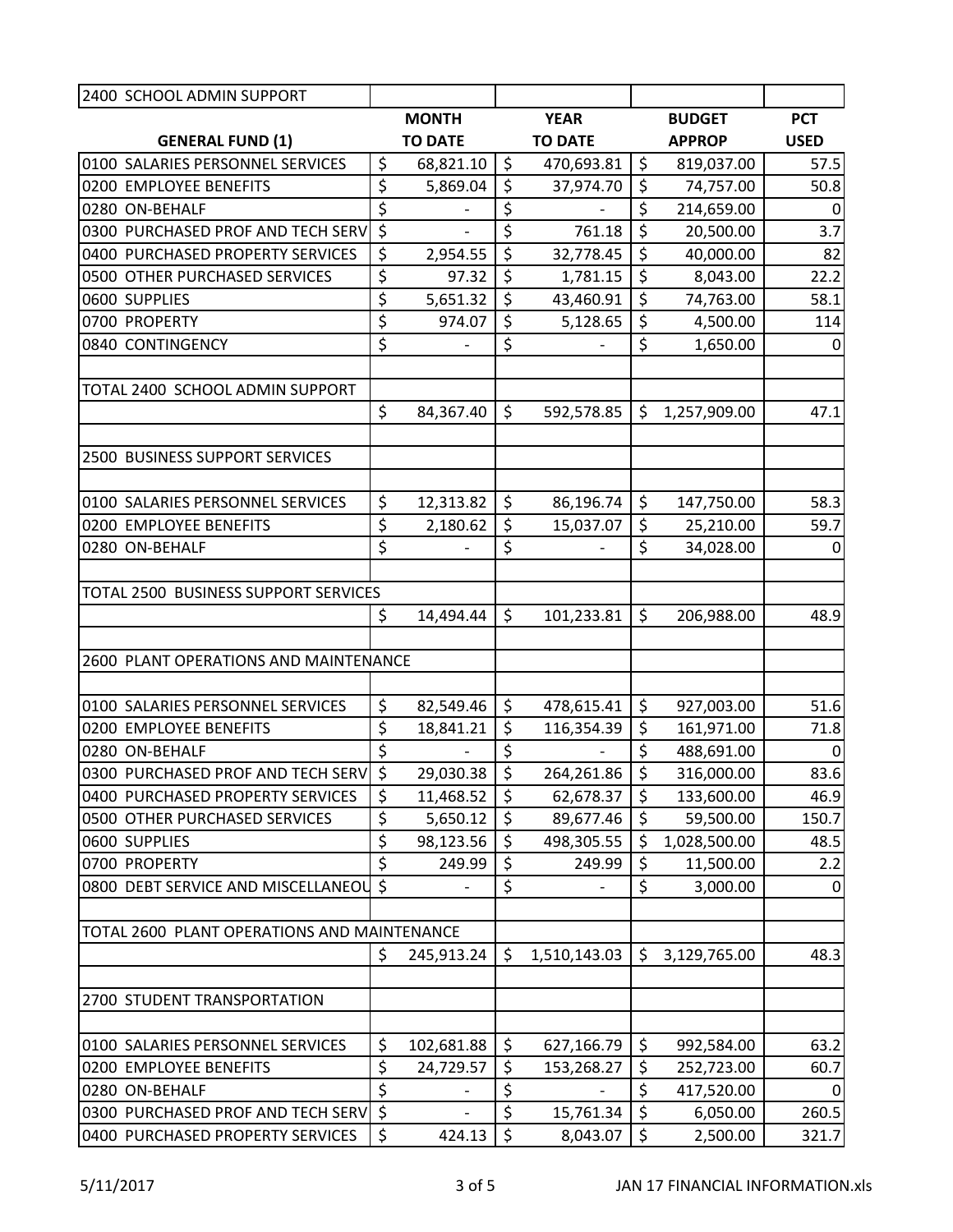| 0500 OTHER PURCHASED SERVICES         | $\zeta$                 | 187.78         | $\overline{\phantom{0}}$ | $1,032.79$ \$   |              | 68,400.00                    | 1.5              |
|---------------------------------------|-------------------------|----------------|--------------------------|-----------------|--------------|------------------------------|------------------|
|                                       |                         | <b>MONTH</b>   |                          | <b>YEAR</b>     |              | <b>BUDGET</b>                | <b>PCT</b>       |
| <b>GENERAL FUND (1)</b>               |                         | <b>TO DATE</b> |                          | <b>TO DATE</b>  |              | <b>APPROP</b>                | <b>USED</b>      |
| 0600 SUPPLIES                         | \$                      | 30,776.94      | $\zeta$                  | 238,696.18      | $\zeta$      | 456,340.00                   | 52.3             |
| 0700 PROPERTY                         | $\overline{\mathsf{S}}$ | 1,917.07       | $\overline{\varsigma}$   | 2,414.35        | $\mathsf{S}$ | 44,000.00                    | 5.5              |
|                                       |                         |                |                          |                 |              |                              |                  |
| TOTAL 2700 STUDENT TRANSPORTATION     |                         |                |                          |                 |              |                              |                  |
|                                       | $\zeta$                 | 160,717.37     | $\mathsf{S}$             | 1,046,382.79    | $\zeta$      | 2,240,117.00                 | 46.7             |
| 5100 DEBT SERVICE                     |                         |                |                          |                 |              |                              |                  |
| 0800 DEBT SERVICE AND MISCELLANEOU \$ |                         | 45,000.00      | $\zeta$                  | $153,336.25$ \$ |              | 750,000.00                   | 20.4             |
| TOTAL 5100 DEBT SERVICE               |                         |                |                          |                 |              |                              |                  |
|                                       | $\zeta$                 | 45,000.00      | $\zeta$                  | 153,336.25      | $\zeta$      | 750,000.00                   | 20.4             |
| 5200 FUND TRANSFERS                   |                         |                |                          |                 |              |                              |                  |
| 0900 OTHER ITEMS                      | \$                      | 19,662.00      | $\zeta$                  | 44,941.00       | $\zeta$      | 75,000.00                    | 59.9             |
| TOTAL 5200 FUND TRANSFERS             |                         |                |                          |                 |              |                              |                  |
|                                       | \$                      | 19,662.00      | $\zeta$                  | 44,941.00       | $\zeta$      | 75,000.00                    | 59.9             |
| 5300 CONTINGENCY                      |                         |                |                          |                 |              |                              |                  |
| 0840 CONTINGENCY                      | \$                      | $\frac{1}{2}$  | \$                       | $\Box$          | \$           | 1,825,709.38                 | $\boldsymbol{0}$ |
| TOTAL 5300 CONTINGENCY                |                         |                |                          |                 |              |                              |                  |
|                                       | \$                      |                | $\zeta$                  |                 | \$           | 1,825,709.38                 | $\boldsymbol{0}$ |
| <b>TOTAL EXPENDITURES</b>             |                         |                |                          |                 |              |                              |                  |
|                                       |                         | \$1,678,039.09 |                          | \$10,706,794.44 |              | \$27,013,828.78              | 39.6             |
| <b>TOTAL FOR GENERAL FUND (1)</b>     |                         |                |                          |                 |              |                              |                  |
|                                       | \$                      | 434,285.80     |                          | 5,215,579.82    | \$           | $\qquad \qquad \blacksquare$ | 0                |